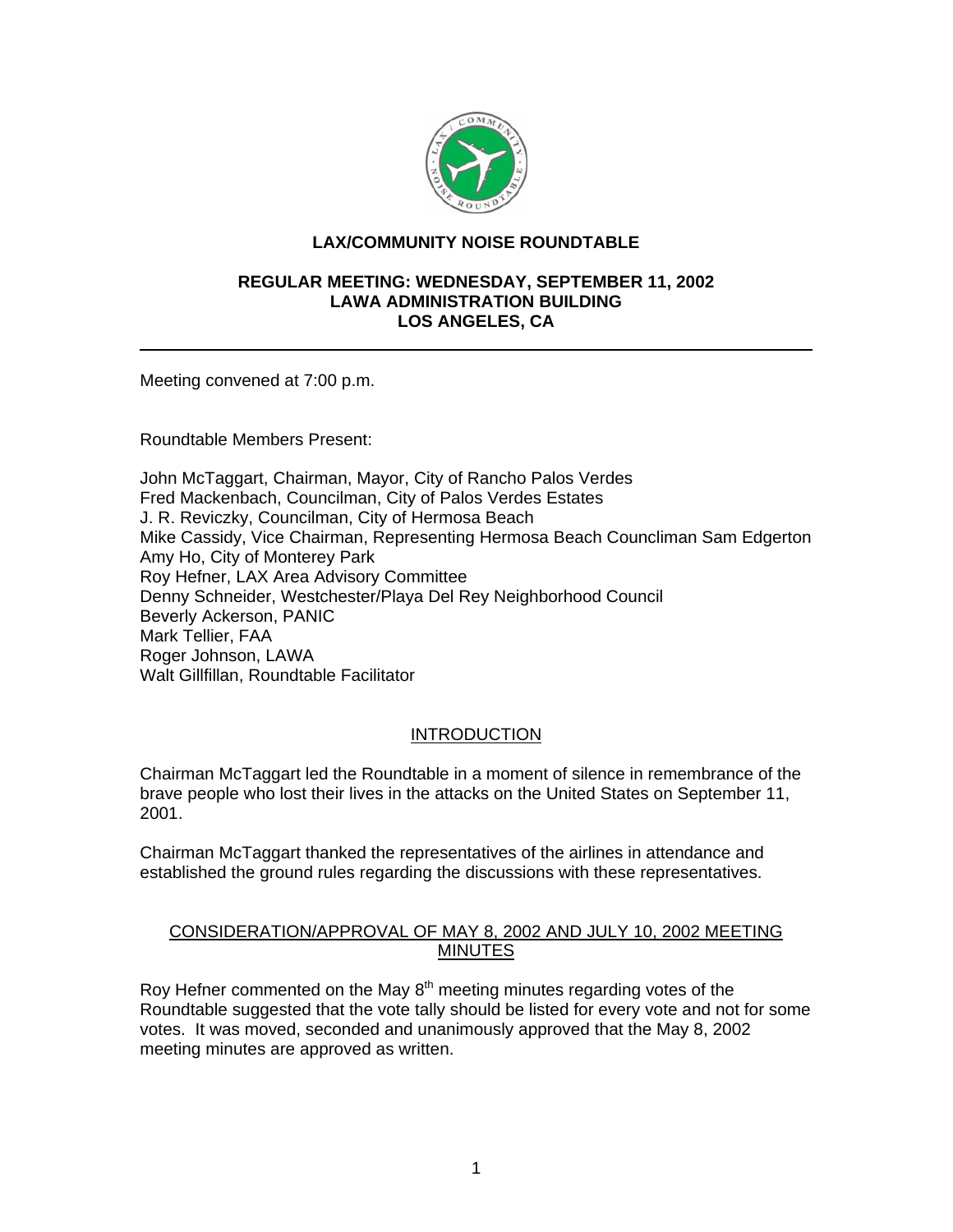Roy Hefner commented on the July  $10<sup>th</sup>$  meeting minutes stating that Danna Cope's name was misspelled, and that in the Public Comment Section the reference to the August 24<sup>th</sup> date for the LAX Area Advisory Committee should be changed to August 8th. It was moved, seconded and unanimously approved that the July 10, 2002 meeting minutes are approved as corrected.

### DISCUSSION OF EAST DEPARTURES DURING LAX OVER-OCEAN OPERATIONS WITH AIRLINES REPRESENTATIVES

Prior to the discussion with the airlines Bob Holden of LAWA gave a brief presentation on LAX flight patterns, Over-Ocean Operations (OOO) and the issue of east departures. The Roundtable's consultant Walt Gillfillan then made a brief presentation on LAWA's data regarding the frequency of east departures.

### **Northwest Airlines**

Chairman McTaggart introduced Capt. Greg Baden, Director of Flying – Honolulu/Pacific Operations for Northwest Airlines. Capt. Baden stated that when he heard about the problem he investigated the flights that had done east departures and reported about the actions Northwest Airlines has taken to solve the problem. One east departure was a B747 freighter, and the rest were Flight 936 to Detroit on A320's. These A320 east departures occurred during the months of October through February, which has them arriving during winter weather in Detroit and requires the aircraft carry maximum fuel reserves. With respect the B747 freighter, which was fully loaded, the pilot decided to make an east departure after the wind shifted so the decision was made to avoid taking off with a tail wind. The crew of that flight was contacted and counseled about complying with LAX's OOO procedure. Capt. Baden also stated that since April of this year Northwest Airlines has substituted the B757 for the A320 for the Detroit flights. Capt. Baden has requested that he be emailed immediately if any of their aircraft perform an east departure during OOO so he can investigate and report back to LAWA and the Roundtable. He also shared with the Roundtable some posters and educational materials regarding complying with OOO that are posted in their LAX flight planning facility for the pilots and first officers.

Capt. Baden responded to a question from Mike Cassidy regarding removing cargo from an aircraft in the event of a wind shift that would make taking off with a tail wind and therefore necessitates an east departure. He stated that it is possible but that it would involve going back to the gate and disrupt service possibly causing passengers to miss connecting flights. He also stated that they wait until the last 30 minutes before departure to maximize the amount of cargo on board based on the actual environmental conditions at the time.

One Roundtable member inquired as to whether it is Northwest policy to never knowingly leave the gate when an east departure would be required. Capt. Baden stated that he is unaware of any such policy and that other departments make those decisions.

#### **Qantas Airways**

Capt. David Oliver, the General Manager Flight Technical for Qantas Airways spoke for his airline. He stated that his analysis of Qantas' 16 east departures, which were all in B744's, indicated that the maximum tailwind component that they can accept at maximum takeoff weight is 4 knots. He further stated that it is more beneficial for Qantas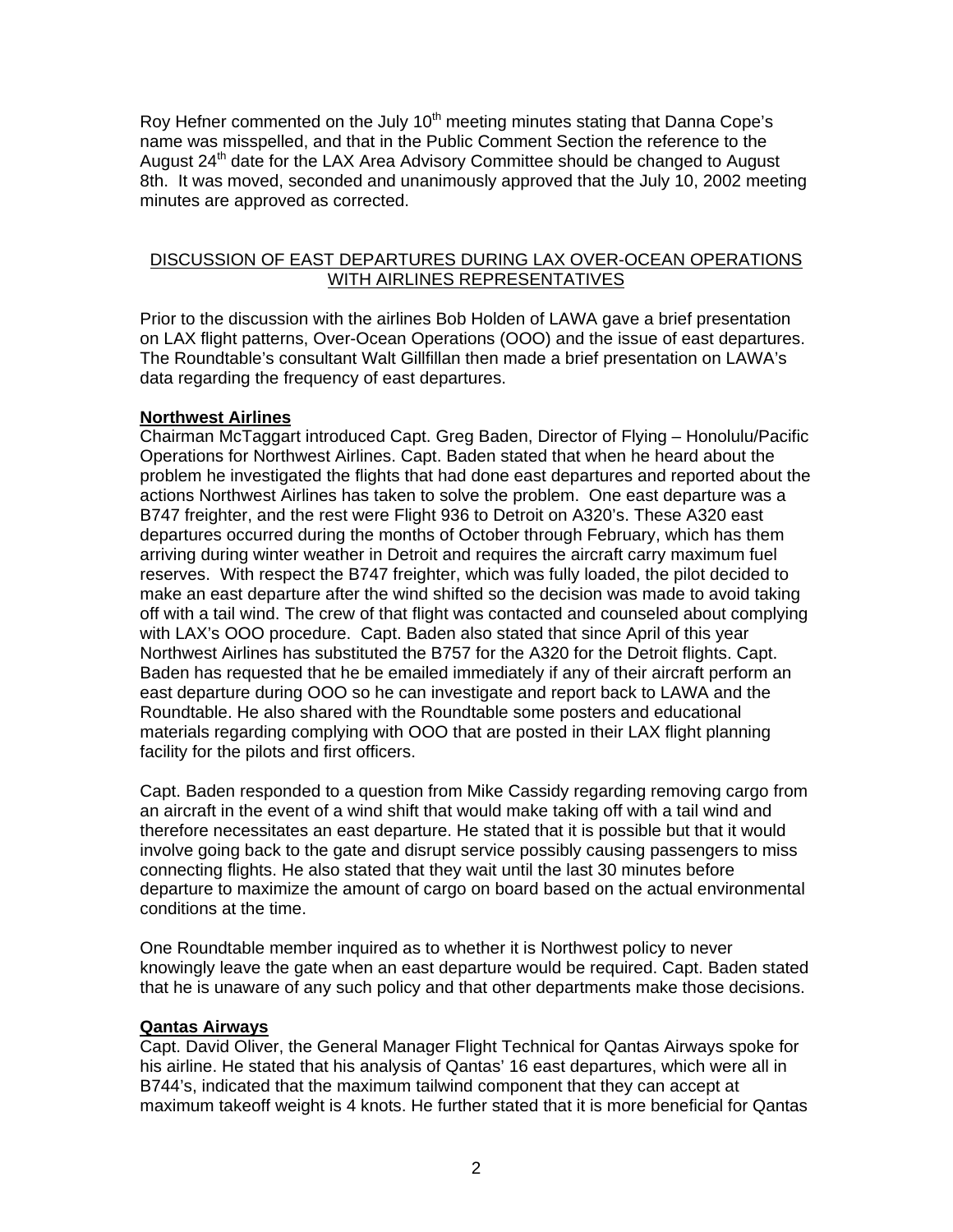to take off to the west due to the 14 or 15 hour length of the flights to Australia thus shortening flight time and saving critical fuel. He also stated that his company is very sensitive to local communities noise issues, and that they fly to London, which has very stringent noise rules, as does their home base in Sydney. All of their crews are briefed to fly using the aircraft's noise abatement departure settings.

Chairman McTaggart inquired as to if a schedule change to an earlier hour would help to eliminate the east departures. Capt. Oliver stated that it would, but the problem is that Sydney Airport has a curfew, and they would have to negotiate a new slot due to Sydney being a very busy airport. Capt. Oliver stated that the Sydney curfew is from 1:00 a.m. until 6:00 a.m. with a limited number of arrivals allowed between 5 to 6 a.m.

Councilman Mackenbach inquired what Qantas will do to mitigate the east departure problem. Capt. Oliver stated they are doing everything they can, and that in order to reach Australia they can't do anything but take off with maximum fuel load and takeoff weight. He further stated that Qantas has a 99% compliance rate with OOO, and that the safety of the flight is the primary factor in making the decision to take off to the east.

Roger Johnson of LAWA mentioned the disproportionate number of complaints received from these operations. LAWA's dilemma is that the airlines look at the small number of operations and ask why is it a problem; and the community looks at the small number of operations and asks why can't you stop this. While you've only had 10 operations in 18 months it's an incredibly egregious noise violation. He also stated LAWA is now pursuing a policy of making compliance mandatory with a formal curfew if the airlines don't voluntarily comply with OOO.

Roundtable Consultant Walt Gillfillan inquired into the 4-knot tailwind policy for the stage length and as to whether the aircraft's fuel tanks are full and at maximum takeoff weight. Capt. Oliver replied that the fuel tanks are full and taking payload off is a problem because they don't carry a lot of freight. Gillfillan then inquired as to how much cargo/passengers would have to be removed to change the 4-knot policy. Capt. Oliver stated that it would be in the order of 7 tons, which is a significant payload penalty.

Mike Cassidy inquired into the minimum runway length needed for a B747 to lift off, and if an uphill slope makes a difference. Capt. Oliver stated that it varies with the temperature and wind, but it is about 3500 meters (11,480 ft.). An uphill slope only makes a difference if the take off is obstacle limited, which helps, and then the uphill slope makes no difference.

A question was asked from the audience about taking off with less fuel and diverting to Hawaii or Midway Island and taking on fuel. Capt. Oliver stated that it is theoretically possible, but it is a business decision because they run into problems with the cost of fuel, landing fees, negotiating new landing slots at Sydney and additional crew costs.

### **Korean Airlines**

Ms. Phoebe Kim, a Dispatcher from Korean Airlines in Dallas represented the airlines. She stated she researched the 8 flights involved in the east departures, but she does not have the technical knowledge of the previous two airline representatives. Of the flights, 4 were freighters, 2 were passenger flights and 2 were unknown but may have been passenger flights.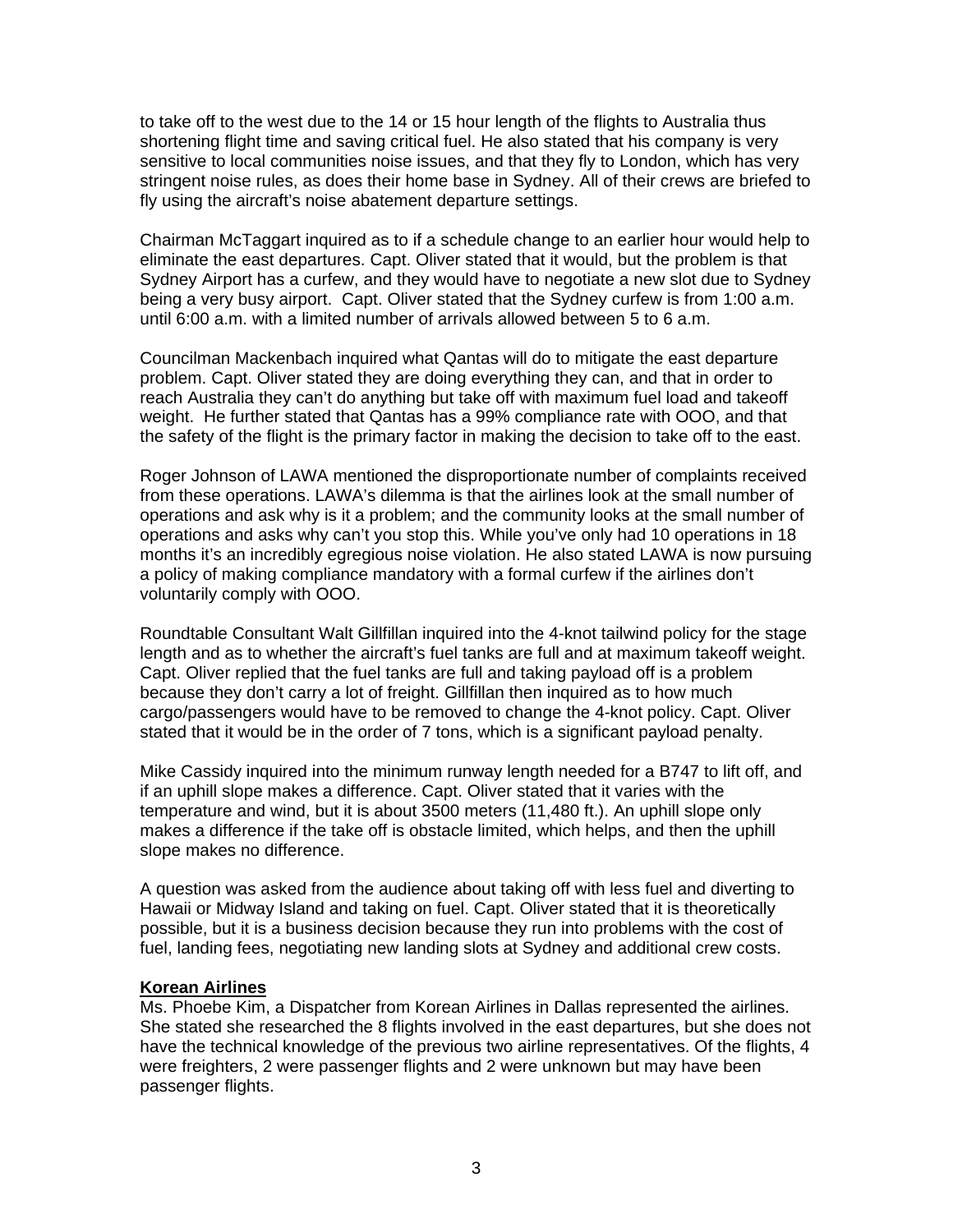Chairman McTaggart inquired as whether freighters could take off at different times to take advantage of the wind since there are no passengers that would be affected. Ms. Kim stated that those freighters go to Narita airport in Japan, which has a curfew from midnight until 6:00 a.m.

Mike Stevens inquired into the final destination of the cargo. Ms. Kim stated that she did not have that information and would have to check with the KAL department that handles that. He then inquired into if KAL would be willing to fly out of El Toro it an airport was built there. Ms. Kim stated that would be a decision for KAL upper management, and would report these issues to her superiors.

## **EVA Airlines**

Capt. Andy Lim, Assistant Chief Pilot represented the airline. He started by stating that EVA Air does not have the luxury of substituting equipment since all of their flights are B747-400's, the only aircraft capable of the mission. EVA Air uses the B744 comby, which is a combination passenger/freighter jet that operates with a higher maximum takeoff weight. EVA Air always operates at the aircraft's maximum structural weight and uses the aircraft's quiet departure profile. Routing of the aircraft is determined by Air Traffic Control. Capt. Lim then discussed their Runway Analysis Manual and how the aircraft's weight and the various environmental factors are used to determine the runway selection. He also stated that runway slope is not as critical a factor as wind speed and direction. The calculations show that there is a 3-ton weight penalty for each knot of tailwind, so with the 13.9 tons of payload that they can play with, they can only take off with about a 4.6-knot tail wind. Capt. Lim stated that EVA Air is always mindful of their noise impacts on the residents, but that safety is their primary consideration.

Chairman McTaggart inquired if EVA Air has to deal with curfews at their destinations. Capt. Lim stated that except for London and Sydney, they do not.

Mike Stevens asked if a longer runway would make it possible for them to take off over the ocean more often. Capt. Lim stated that is correct.

Councilman Reviczky expressed his concerns about safety having aircraft at maximum weight flying over his community, and flying below the floor of Class B airspace among smaller aircraft. Mark Tellier of the FAA disagreed and stated that they are flying in Class B airspace and that they are not unsafe. Councilman Reviczky also asked Capt. Lim, and all of the airline reps, as to what they will do about this. Capt. Lim stated that it was a commercial decision, and not a technical one, and that he's not authorized to comment on that.

Roger Johnson asked Capt. Lim if EVA Air would be purchasing the Airbus A380. He also requested that all of the airlines answer this question. Capt. Lim answered that EVA Air is not buying the A380. Northwest Airlines also stated they would not be purchasing the A380. Qantas Airlines will be purchasing the A380. (Note: the Korean Airlines representative had left to catch a flight before this question).

## **China Airlines**

Capt. Kane Lee, Assistant Chief Pilot of the B747-400 Fleet represented the airline. He stated that their east departures are mainly in the winter months when the headwinds to Taiwan are the strongest causing them to travel longer distances. Capt. Kane discussed the load factors of their aircraft and stated that in order to remove enough payload to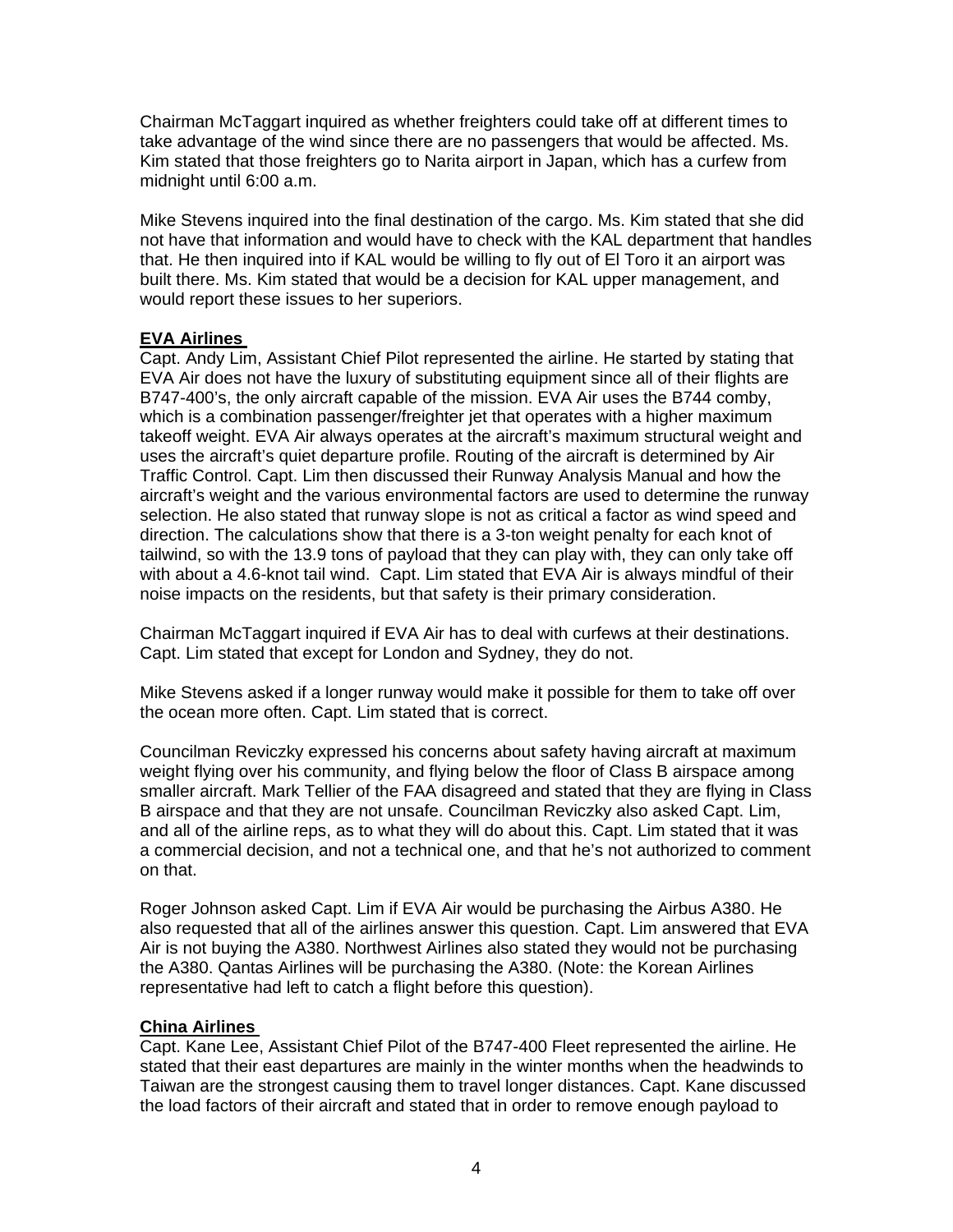depart to the west with a tail wind they would have to cancel the flight because they would lose too much money. Capt. Kane then discussed what China Airlines intends to do to improve the situation. The first is that their Planning & Development Dept. will revise their flight performance charts to add a 5 knot tail wind column to the tables, which will increase their aircraft's takeoff performance allowable weight by about 30,000 lbs. The second is that the crews will be authorized to take off with "packs off," which is the air conditioning unit, which would increase engine performance. The third is that China Airlines will alter their winter flight schedule so the flight will depart at 11:30 p.m. from its current 12:45 a.m. scheduled departure time.

Roger Johnson thanked the all of the airlines' representatives on behalf of LAWA Acting Executive Director Paul Green and all of LAWA for attending the meeting. Chairman McTaggart also thanked the airlines' for having the courage to attend the meeting, get into the hot seat and help solve the problem.

#### REPORT OF THE AUGUST 7, 2002 FLIGHT TRACK DATA SUBCOMMITTEE MEETING

Due to the length of the meeting there was no FTDS report. Chairman McTaggart directed that the draft letter to the FAA regarding the Monterey Park overflight issue be shortened from 4 pages to no more than 2 and returned to the Roundtable for consideration at the November  $13<sup>th</sup>$  meeting.

# ROUNDTABLE MEMBER DISCUSSION

Roger Johnson reminded the Roundtable that it sent a letter to Mayor Hahn asking him to come and make a presentation on the noise issues regarding the latest LAX Master Plan Alternative. The Mayor has asked Deputy Mayor Troy Edwards and BOAC President Ted Stein to attend and make the presentation for him. This item will be scheduled for the November meeting.

One Roundtable member suggested that letters be sent to the airlines that attended thanking them and ask them to confirm what they intend to do in the future. The letters should be individual for the airline based on the content of their presentations, and ask the ones who did not commit to inform us of their future plans to solve the east departure problems from their aircraft.

Roy Hefner mentioned that AB2333 was watered down and has passed the legislature and is on the Governor's desk awaiting his signature. He also mentioned that Congresswoman Waters has introduced 3 bills in Congress regarding LAX that would limit the growth of LAX to 78 million annual passengers (MAP); lower the soundproofing eligibility contour to 60 dBA CNEL from 65 dBA CNEL; and give LAX priority for FAA soundproofing grant money. He also called for a Noise Subcommittee meeting in October to receive a presentation on the LAX Part 161 Study.

Mike Stevens requested that attorney Barbara Lichtman be allowed to attend the November meeting and be put on the agenda to discuss what's going on at El Toro and to engage in a debate with BOAC President Stein regarding LAWA operating an airport